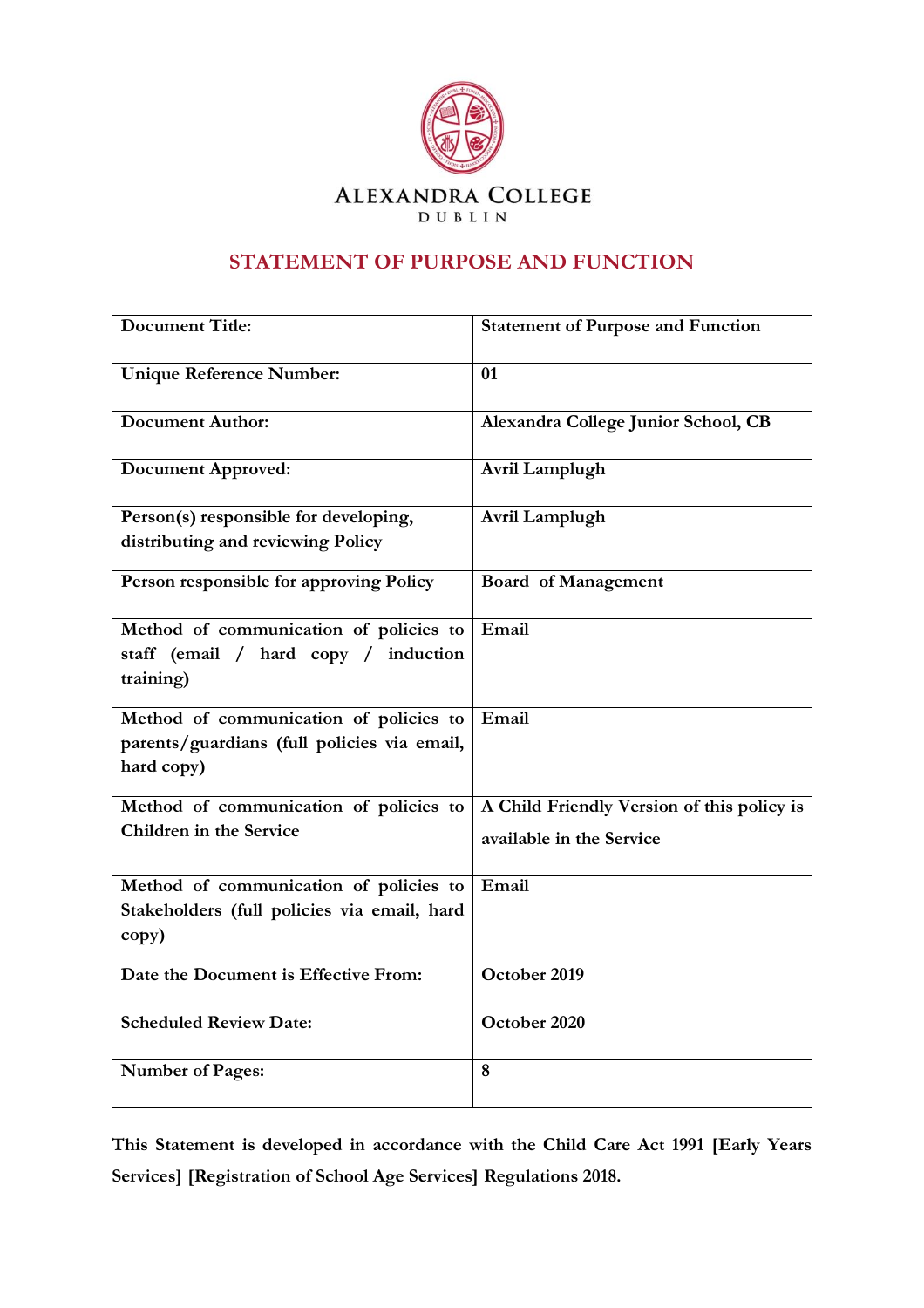**This Statement is available and communicated to parents, staff and relevant stakeholders.**

**It is also available in child friendly format to school age children in the Service**

**Relevant staff know the requirements and have a clear understanding of their roles and responsibilities in relation to this policy. Relevant staff have received training on this policy.** 

## **Purpose and Function:**

The purpose of these polices is to set out the Service's policies and procedures used in this Preschool service which include but are not limited to:

- 1. Statement of Purpose and Function
- 2. Dropping Off and Collection of School Aged Children
- 3. Fire Safety Policy
- 4. Medication Management
- 5. Behaviour Management including challenging behaviour
- 6. Infection Control
- 7. Missing Child
- 8. Child and Adult Protection
- 9. Child Safeguarding Statement
- 10. Complaints

The Service has the following additional policies:

- Recruitment
- Settling In
- Absence Management
- Staff Supervision
- Training
- Inclusion
- Accidents & Incidents
- Healthy Eating
- Outdoor Play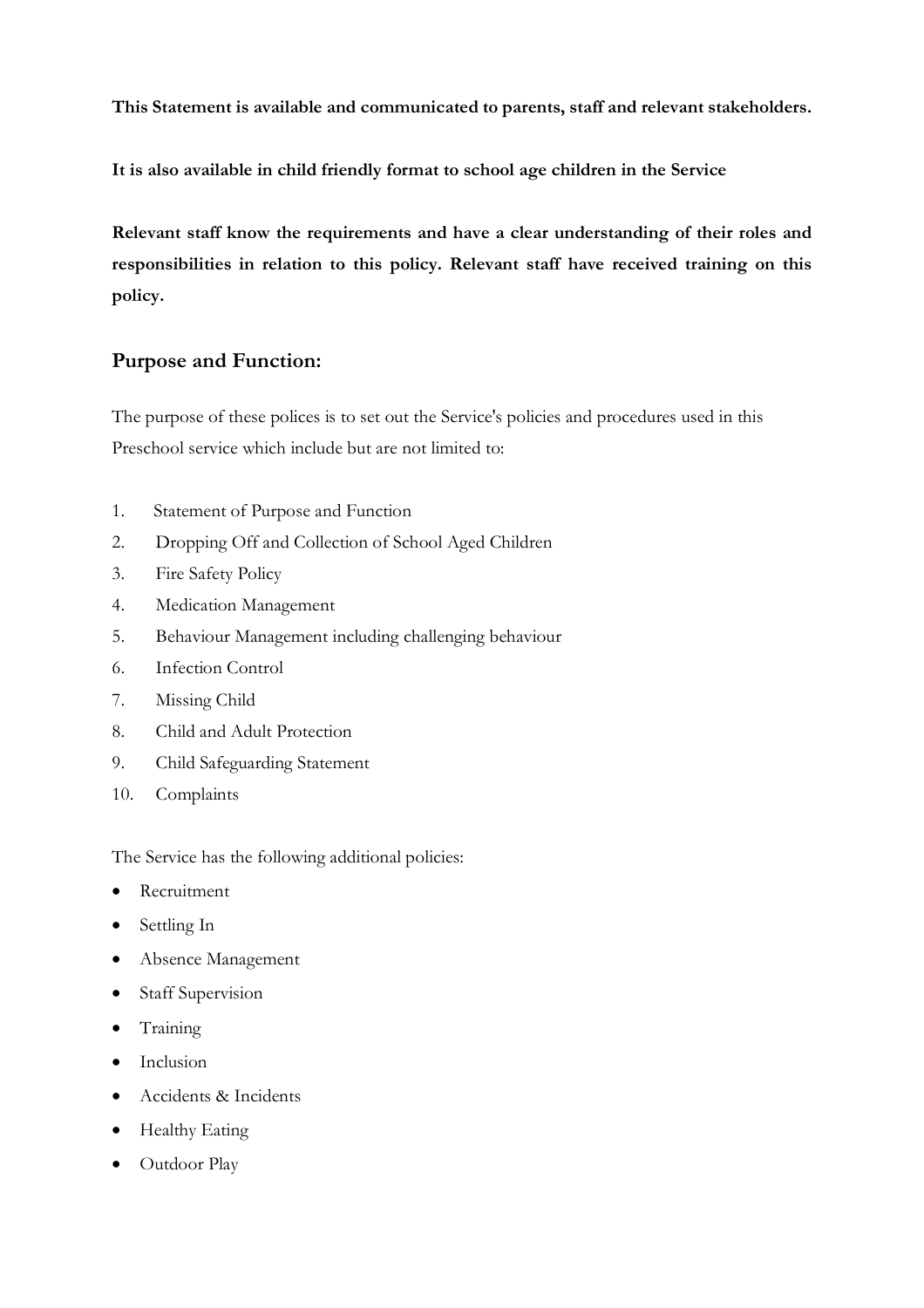• Risk Management

#### **Mission Statement and Ethos:**

We endeavour to provide a home from home atmosphere after a day at school where children can chill out, use their imagination through games activities or sport , and mix with their peers. We encourage the children in our care to be:

Respectful of themselves and others Happy and confident Independent and inter-dependent Compassionate and caring Tolerant and sharing Curious and creative Appreciative and appreciated

#### **KEY INFORMATION:**

| <b>Opening Hours:</b>                    | 9-1pm. (Preschool)                                                                  |
|------------------------------------------|-------------------------------------------------------------------------------------|
| No of Weeks per year<br>opened:          | 38                                                                                  |
| No. of Children attending<br>the Service | Approx. 40                                                                          |
| Capacity:                                | 44                                                                                  |
| <b>Age Range:</b>                        | 3 years to 5 years                                                                  |
| Ratios:                                  | 1:11                                                                                |
| <b>Programme of Activities:</b>          | Play outside/drawing/games/<br>Aistear/Montessori/<br>dress<br>$up/$ art activities |
| Address:                                 | Milltown Road, Dublin 6                                                             |
| <b>Phone Number:</b>                     | 01-4704617                                                                          |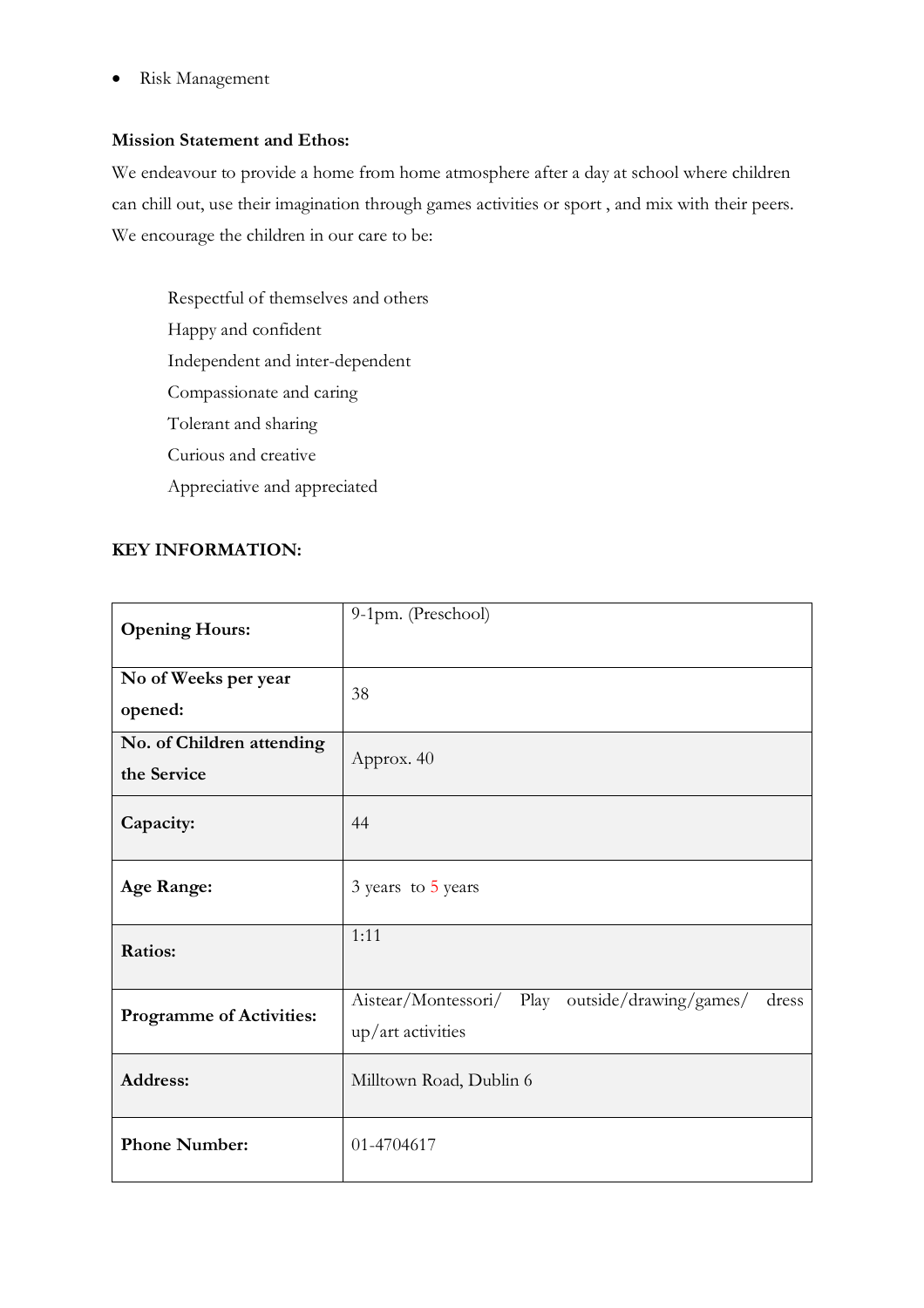# **Key Personnel: In-House**

| Manager (Person in charge):                           | Avril Lamplugh                  |
|-------------------------------------------------------|---------------------------------|
| Deputy in the absence of Manager:                     | Paula Murphy                    |
| <b>Health and Safety Officer:</b>                     | Joe Wright (Operations Manager) |
| Fire Officer:                                         | Joe Wright (Operations Manager) |
| <b>First Aid Co-ordinator:</b>                        | Joe Wright (Operations Manager) |
| Relevant Person for the Purpose of this<br>Statement: | Avril Lamplugh                  |
| <b>Designated Liaison Officer:</b>                    | Avril Lamplugh                  |
| <b>Deputy Designated Liaison Officer:</b>             | Aisling Gorry                   |
| Data Controller:                                      | Erwin Lalu (IT Support)         |

# **Key Personnel: External**

| <b>TUSLA Early Years Inspection Team:</b> | Dun Laoghaire, Loughlinstown Health Centre,    |
|-------------------------------------------|------------------------------------------------|
|                                           | Loughlinstown, Co. Dublin Ph. 01 2822122       |
| <b>TUSLA Social Work Department:</b>      | Our Lady's Clinic, Patrick Street,<br>- Dun    |
|                                           | Laoghaire, County Dublin Ph. 01 - 6637300      |
| Garda:                                    | Dundrum Garda Station, Kilmacud Road           |
|                                           | Upper, Dundrum Ph. 01 6665600                  |
| Hospital:                                 | National Children's Hospital, Tallaght Ph. 01- |
|                                           | 4142000                                        |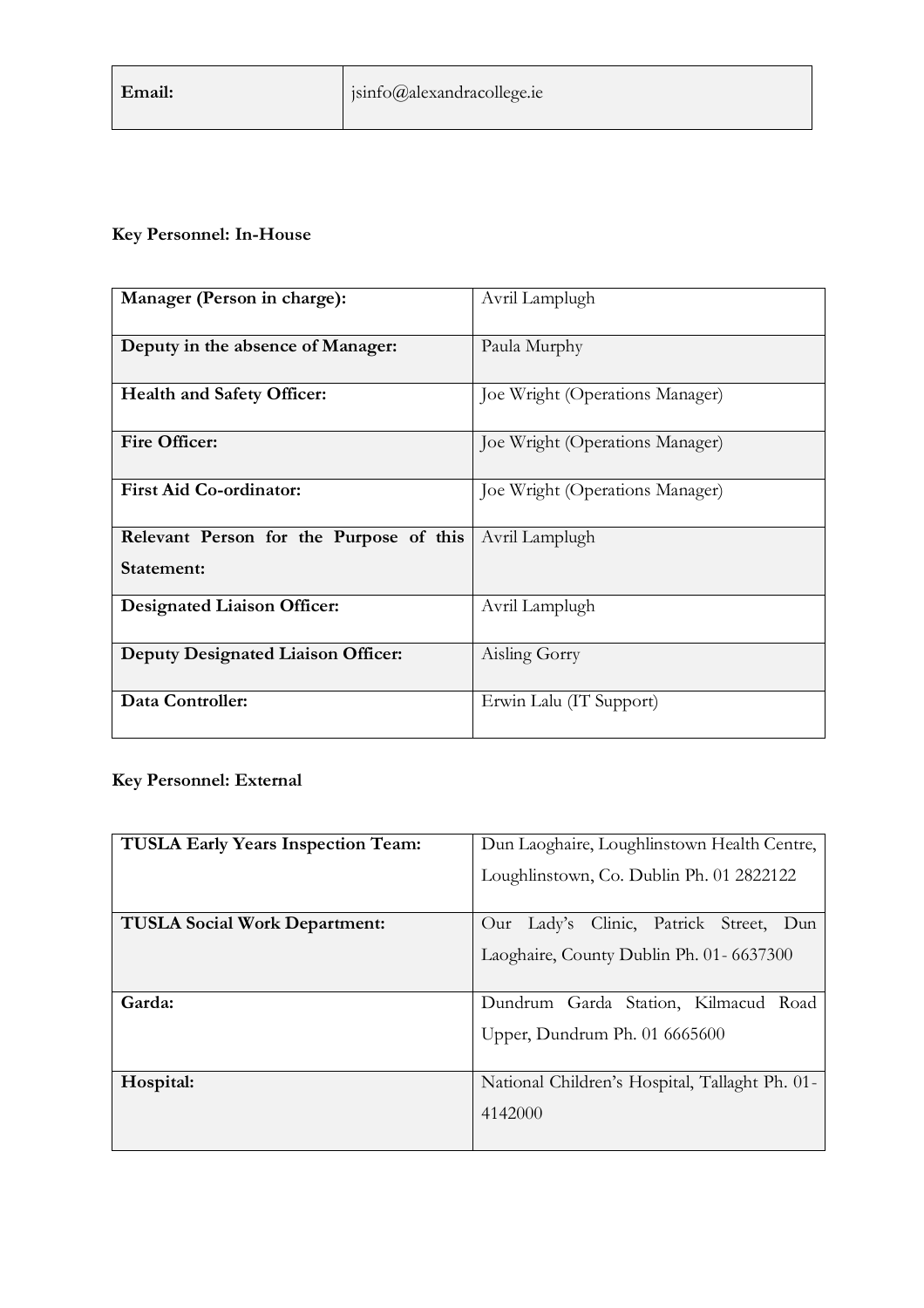|                       | Our Lady's Children's Hospital, Crumlin Ph. |
|-----------------------|---------------------------------------------|
|                       | 01-4096100                                  |
|                       |                                             |
| <b>Garda Vetting:</b> | Vetted by Teaching Council and JMB          |
|                       |                                             |

## **The preschool provides a happy and exciting learning environment in which every girl will be encouraged to achieve her full potential.**

The preschool children experience all the excellent indoor and outdoor facilities that the Junior School has to offer and eases their transition into the Junior School. Girls who attend the preschool will be guaranteed a place in the Junior School. The students participate in many activities in the Junior School throughout the school year. The programme encourages individual and social development, resulting in a community of self-sufficient, curious and happy children who eagerly participate in all class and social activities.

## **Range of Services and Facilities:**

#### **Our service:**

- We are open 38 weeks per year
- We will close for 1 week for the mid-term in October, 2 weeks at Christmas mid-term in February and 2 weeks at Easter
- We are offering the following funding schemes:
	- o ECCE

#### **Our Facilities include:**

- Large fully fenced, well-equipped outdoor.
- Playground with safety surface.
- Large, bright, spacious (room(s)).
- Safety-fencing, safe set-down area...
- Trained and qualified staff.
- After School
- Homework Support
- Extracurricular activities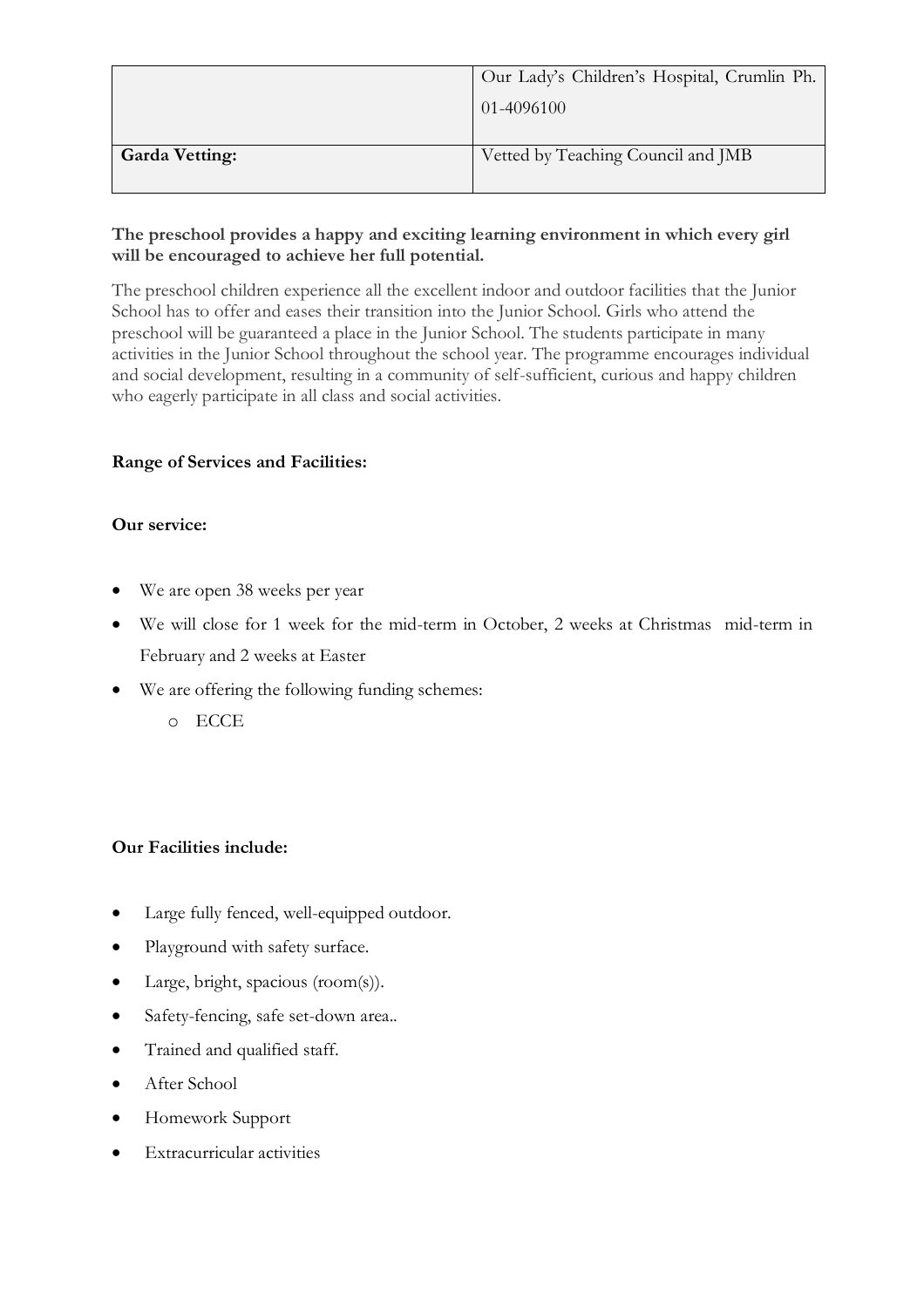## **Extra-Curricular Activities**

Ballet and Playball

#### **Fees:**

Parents/guardians are required to sign a Parent Agreement regarding fee payment:

- Parents pre-book children into the Preschool. Preschool fees are paid per term on fee account three times during the year.
- Fees must be paid in full or by by direct debit.
- Receipts will be issued.

#### **Reviewing Fees:**

- Fees are reviewed annually by the management.
- Parents/guardians will be informed by giving three months' notice of an increase in fees.
- Increase in fees each year will be related to the cost of living increases and/or exceptional cost circumstances.

## **Payments in relation to Holidays or Illness of the Child/Children:**

- Parents/guardians will be required to pay for any days/weeks that their child/children do not attend the service
- In the case of a long term, medically certified illness of a child, parents/guardians are advised to keep in contact with the Manager on a regular basis. Further arrangements will be discussed with the Parent/Guardian.
- There will be no fees charged when the service is on Holidays (e.g. the month of August, Christmas and Easter holidays). These dates will be circulated directly to parents/guardians and posted on the parent's notice board well in advance of these closure periods.
- There is no reduction in fees for Public/Bank Holidays.

#### **Closure in Exceptional Circumstances:**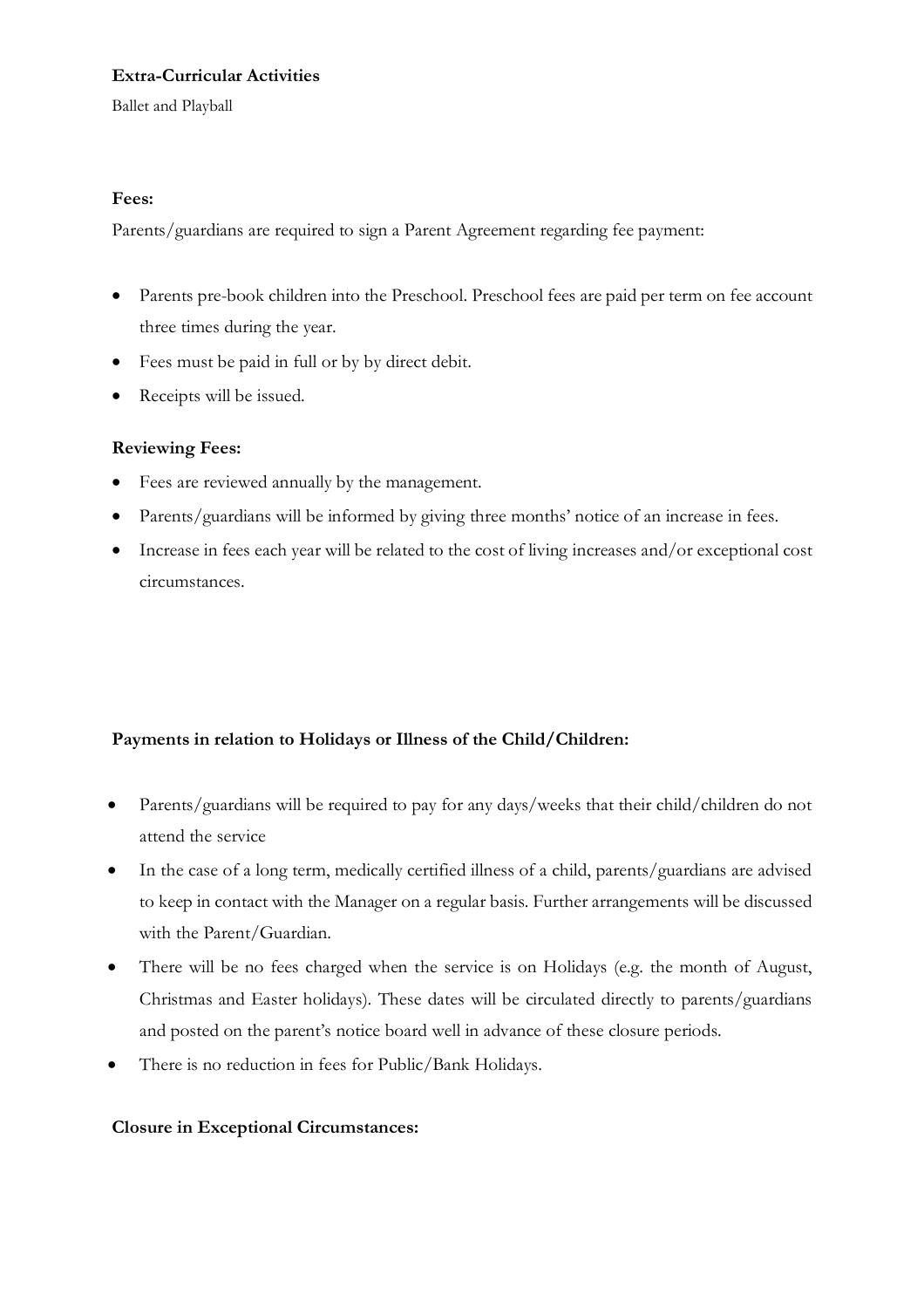In the event of the closure of the service in exceptional circumstances, that is beyond the control of the Management i.e. adverse weather conditions, the following will apply:

Full fees for the closure period will be payable.

#### **Late Collection of Child/Children from the Preschool**

- Parents/guardians are advised to keep within their agreed time for collection of their child/children for the above reasons. We require that all children should be collected by the designated time in order that the service may follow health and safety practices to ensure that the service may close safely. An After Care Service is available from 1pm to 6pm.
- Please see the Collections and Arrivals Policy and Procedure.
- There is a Late Collection Fee of  $\epsilon$ 7.50 per hour.

#### **Withdrawal of Children:**

Parents/guardians sign up to agree in the Parents/guardians Fee Agreement Form that they will:

- Give one school term's notice in writing that the child/children are leaving the school.
- Management also reserve the right to request that the Parent/Guardian withdraw their child/children from the service if they are not 'settling in' or adapting to the environment. The Management agrees to give two weeks' notice of this to the Parent/Guardian so that they can make alternative arrangements.

#### **Withdrawal and Exclusion**

We are an inclusive service and open our doors to children with abilities and disabilities. We ask parents to share with us as much information as possible to ensure the child's individual needs are met. Our aim is to make reasonable accommodation to be inclusive, once it is within our resources and within the interest of the individual child and the group of children.

In certain circumstances it may be necessary to exclude children temporarily:

When a child has an illness as outlined in our infection Control Policy